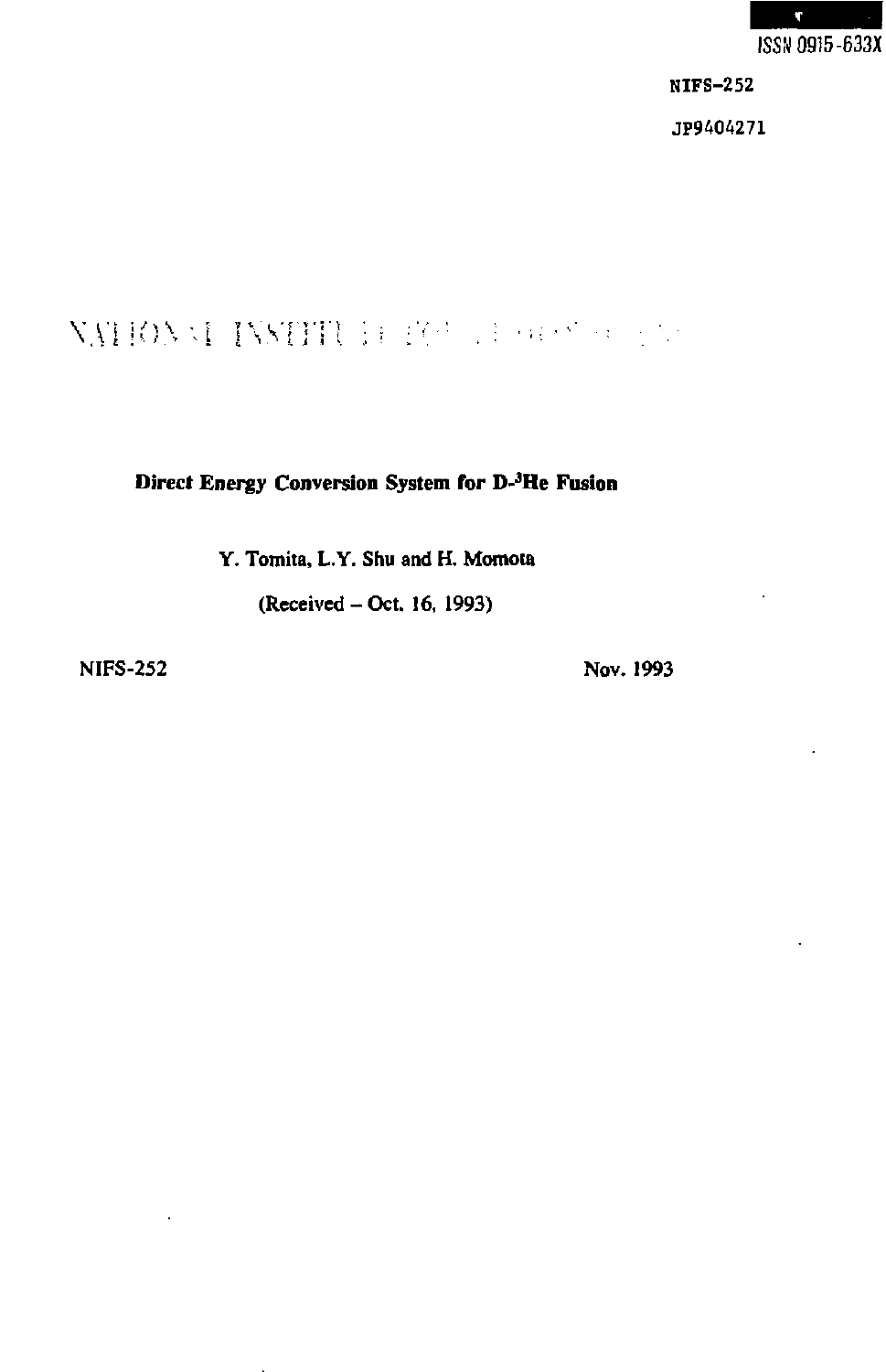**This report was prepared as a preprint of work performed as a collaboration research of the National Institute for Fusion Science (NIFS) of Japan. This document is intended for information only and for future publication in a journal after some rearrangements of its contents.** 

**Inquiries about copyright and reproduction should be addressed to the Research Information Center, National Institute for Fusion Science, Nagoya 464-01, Japan.**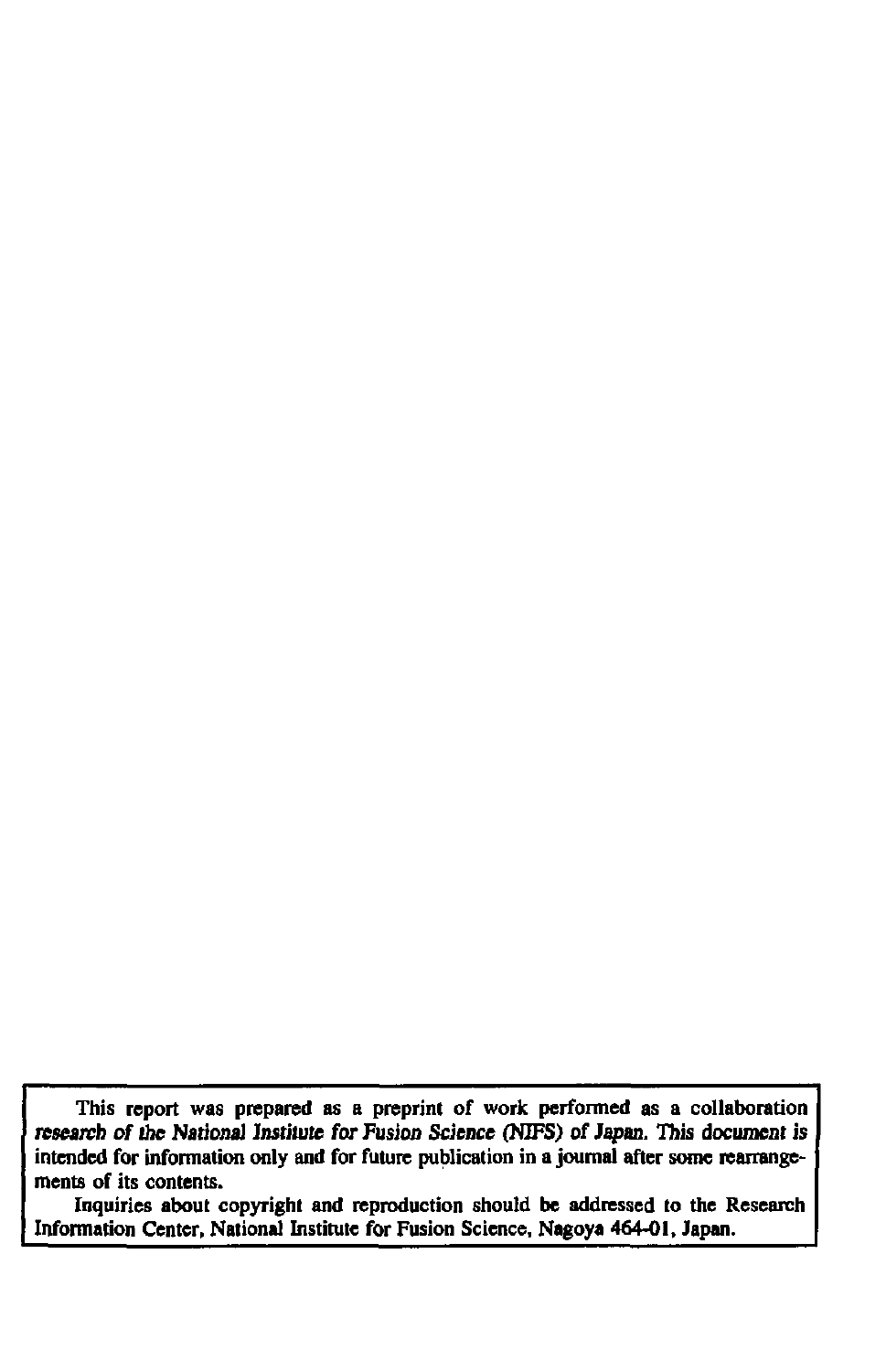# **DIRECT ENERGY CONVERSION SYSTEM FOR D-3He FUSION**

**Y.Tomita, L.Y.Shu, and H.Momota** 

**National Institute for Fusion Science, Nagoya 464-01, Japan** 

**[ The essential part of this paper was presented at ICENES'93, Makuhari, Japan, 1993, AP-47 ]** 

**KEYWORDS : D-3He fueled fusion, FRC, fusion reactor, direct energy converter**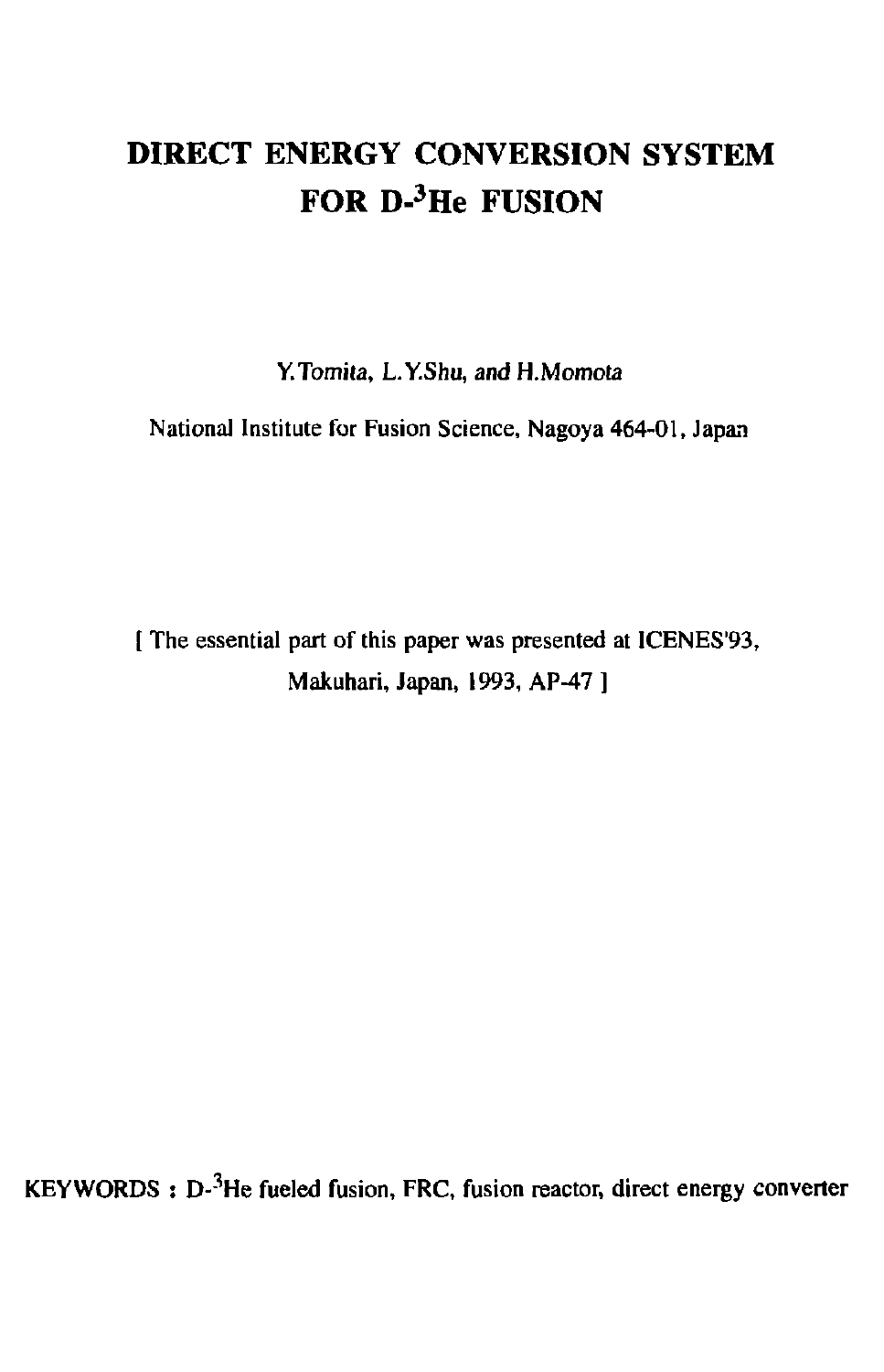## **DIRECT ENERGY CONVERSION SYSTEM FOR D-<sup>3</sup>He FUSION**

Y.Tomita, L.Y.Shu, and H.Momota

National Institute for Fusion Science, Nagoya 464-01. Japan

[ The essential part of this paper was presented at ICENES'93, Makuhari, Japan, 1993. AP-47 ]

### **ABSTRACT**

A novel and highly efficient direct energy conversion system is proposed for utilizing D-<sup>3</sup>He fueled fusion. In order to convert kinetic energy of ions, we applied a pair of direct energy conversion systems each of which has a cusp-iype DEC and a traveling wave DEC (TWDEC). In a cusp-type DEC, electrons are separated from the escaping ions at the first line-cusp and the energy of thermal ion components is converted at the second cusp DEC. The fusion protons go through the cusp-type DEC and arrive at the TWDEC, which principle is similar to "LINAC." The energy of fusion protons is recovered to electricity with an efficiency of more than 70%. These DECs bring aboul the high efficient fusion plant.

 $KEYWORDS : D<sup>3</sup>He$  fueled fusion, FRC, fusion reactor, direct energy converter

#### **1. Introduction**

In a D-3He FRC fusion reactor such as "ARTEMIS-L," [I] more than 70% of fusion energy is carried by charged particles which escape directly out of burning plasma. By introducing these particles to direct energy converters (DEC) along the magnetic lines of force, it is expected to obtain a fusion reactor with high plant efficiency. These particles consist of thermal components with energy of few hundreds keV and fusion protons with high energy of 15 MeV. In order to convert these ion energies characterized above energy spectrum, we applied a pair of direct energy conversion systems each of which consists of a cusp-type DEC and a traveling wave DEC (TWDEC). In a cusp-type DEC, electrons are separated from the escaping ions at the first cusp and the energy of thermal ion components is converted to electricity at the second cusp. Note that the cusp-type DEC avoids unnecessary bombardment losses of energetic protons, which is inevitable to a traditional Venetian-Blind DEC [2]. The 15 MeV fusion protons pass through the cusp-type DEC without any bombardments and orbital changes because of their high energy. These protons are guided to the TWDEC and recovered their energy. The applied electric voltage in the TWDEC is less than 1MV, which is much lower than that of the flashover voltage of the insulators. In this paper, the principles of a cusp-type DEC are presented as well as a traveling wave DEC.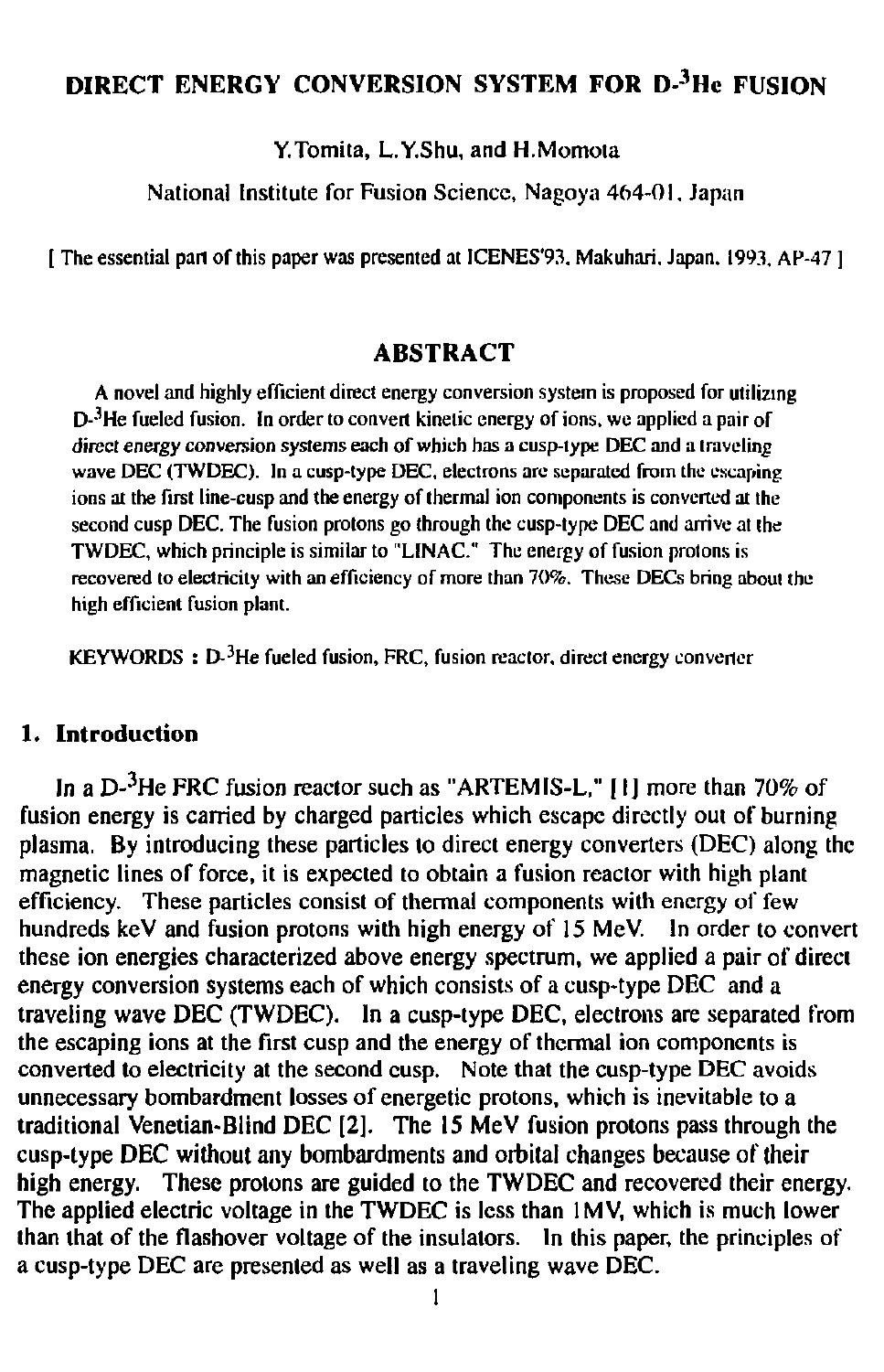#### **2. Cusp-Type Direct Energy Converter**

In order to separate electrons from the escaping ions and to convert the energy of the thermal ions to electricity, we employed a double-cusp magnetic field configuration. After escaping from burning plasma, the perpendicular energy of the charged particles with respect to the magnetic field is converted to the parallel component by a reduction *of* magnetic field.

At the entrance of the cusp-type DEC of "ARTEM1S-L," the typical Larmor radii of electrons and thermal ions are  $6 \times 10^{-4}$  m and  $3 \times 10^{-2}$  m, respectively. Because of the small Larmor radius of electrons, they go along the constant magnetic flux surface and are introduced to the first line-cusp. The thermal ions .which energy is characterized to be few hundreds keV, pass through the first linecusp. The higher magnetic field at the second line-cusp compared with the first line-cusp leads the thermal ions to the second line-cusp. On the other hand, the orbit of fusion protons with energy of 15 MeV is hardly affected by this cuspmagnetic field and they pass through these line-cusps. The characteristic radius of incident fusion protons is estimated to be 2.6m in case of "ARTEM1S-L." From this incident radius, the coil radii of the inlet and outlet of the cusp-type DEC are determined to be 5.3 m and 4.2 m, respectively (Fig.l). In this case, the distances of line-cusp coils are 4.2 m and 6.4 m .



Fig. 1 The arrangement of cusp type DEC ; the radii, distances and currents of cusp coils: The incident particles come from the left side. The magnetic field lines are also shown by dashed lines.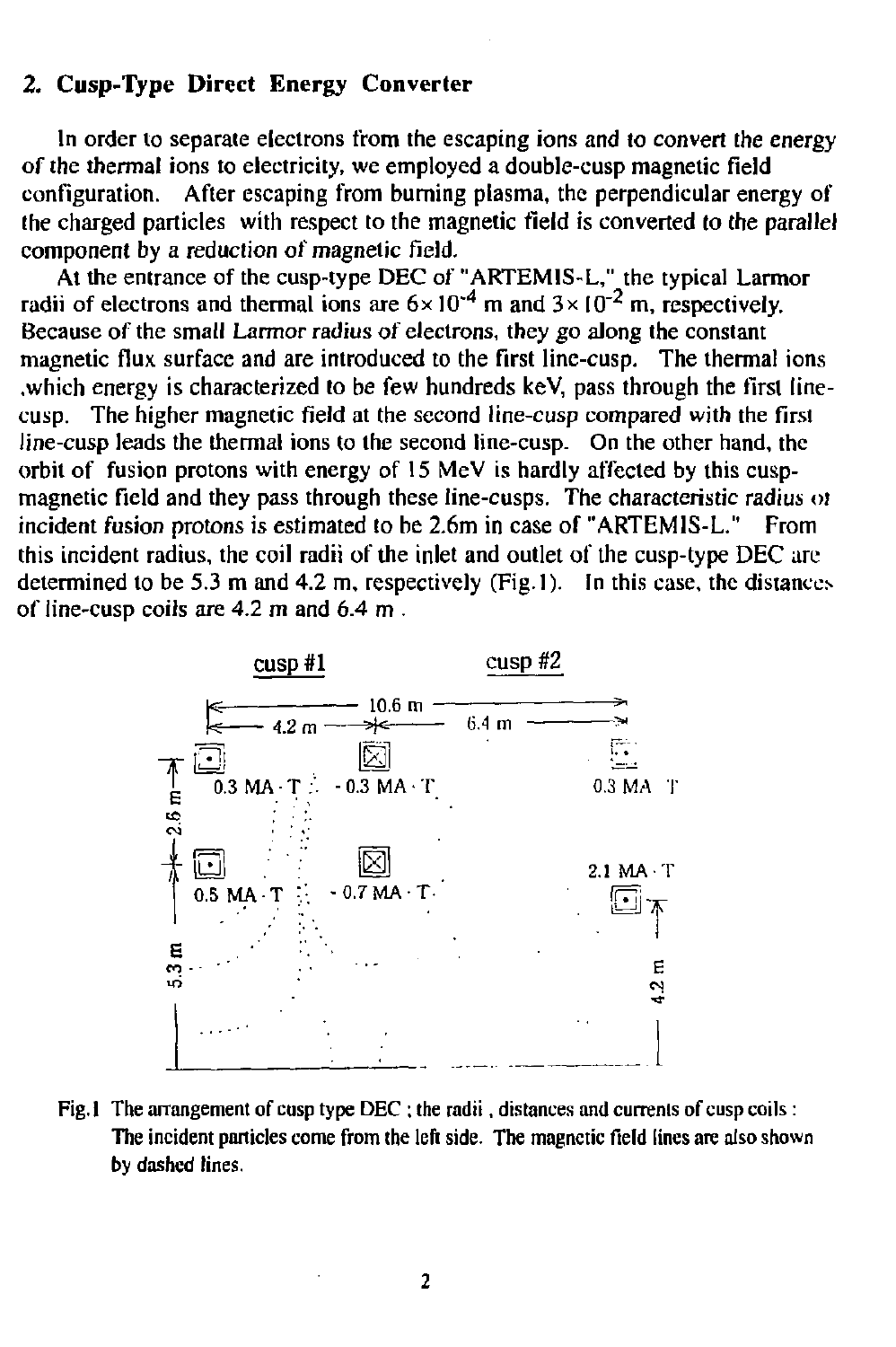The electrons diffuse out of the burning region with the mono-energetic distribution which is characterized to be 167 keV for the plasma temperature of 83.5 keV in the "ARTEMIS - L " reactor, if the particle confinement time  $\tau_N$  of ions and electrons is twice as long as the energy confinement of plasma particles  $\tau_{\epsilon}$ i.e.,  $\tau_N/\tau_{\epsilon} = 2$ . This energy corresponds to the ambipolar potential of the plasma. This potential accelerates the escaping ions out of the burning plasma. We adopt the following form as the diffused energy distribution of thermal ions :

$$
f_{\text{ion}} \propto e^{-(\epsilon - \epsilon_{\min})/\beta} \qquad : \qquad \epsilon > \epsilon_{\min} \tag{1}
$$

The minimum energies  $\varepsilon_{\text{min}}$  are 167 keV for proton, deuteron and triton, and 334 keV for <sup>3</sup>He and <sup>4</sup>He, respectively. The energy spread  $\beta$  is 167 keV for all ion species in case of  $\tau_N/\tau_s = 2$ . On the other hand, fusion protons have a shifted Maxwellian energy distribution :



Fig.2 The particle classification diagram in ion energy and incident radius space, here as reference the characteristic incident radii of ions are also indicated.

$$
\varepsilon > \varepsilon_{\min} \tag{2}
$$

with the center energy  $\varepsilon_0$  of 15 MeV and the minimum energy  $\varepsilon_{\min}$  of 167 keV. The fusion reaction with a plasma temperature of about 100 keV enhances the spread of the energy distribution of fusion protons up to 1 MeV ( $=$   $\beta_{p}$ ).

The particle orbit traces bring the classification of ions with respect to their energy and the incident radius. In case that the currents of the inlet and the outlet  $\text{coil}$  are  $0.8 \text{ MA} \cdot \text{T}$  and  $2.4 \text{ MA} \cdot \text{T}$ ( Fig. 1), which high current is needed to prevent the thermal ions from passing these cusps, the particle classification diagram in ion energy and incident radius space is shown in Fig.2, where as references the characteristic radii of incident ions are also indicated. The ions with lower energy are introduced to the first line-cusp and those with higher energy pass through these cusps. The particles with middle energy bounded by two lines in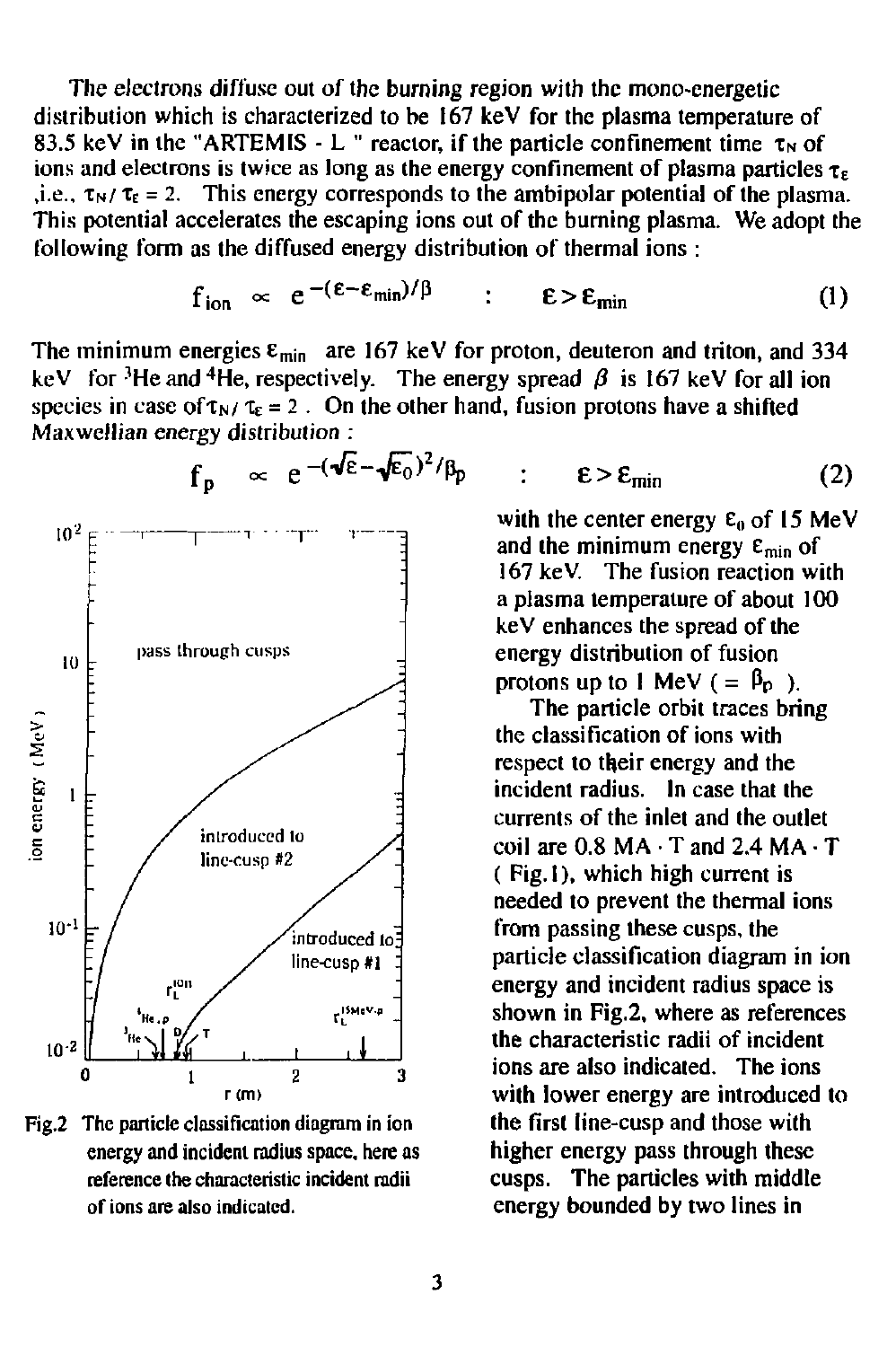Fig.2 are introduced to the second line-cusp or reflected to the burning region. These rellected ions will be ultimately introduced to the first line-cusp as a result of phase randomization due to the multi-periodic motion of a nonlinear oscillation. For the thermal ions whose minimum energy is 167 keV or 334 keV, lower energy parts are introduced to the second line-cusp, however higher energy parts pass through cusps. For fusion protons with incident radius of 2.6 m, the protons with higher energy than 5MeV are pass through these line-cusps (Fig.2). For the electrons , the energy scale of Fig.2 is lowered by the proton mass ratio (=1/1836). This indicates that electrons with energy of 167 keV are almost introduced to the first cusp. From the consideration of particle orbit traces included with the energy distributions, a classification fraction of incident particles is tabulated in Table I in case of the cusp-coil arrangement indicated in Fig. I.

|                               | electrons   | thermal ions |   |                       |                                              |     | fusion protons |
|-------------------------------|-------------|--------------|---|-----------------------|----------------------------------------------|-----|----------------|
|                               |             | D            |   | $3$ He $\sqrt{14}$ He | D                                            |     |                |
| introduced to<br>line-cusp#1  | > 0.99      | 0            | 0 | 0                     | 0                                            | 0   |                |
| introduced tol<br>line-cusp#2 | < 0.01      |              |   |                       | $\left[0.96\right]0.48\left[0.64\right]0.90$ | 1.0 | < 0.01         |
| pass through<br>cusps         | ${}_{0.01}$ |              |   |                       | [0.04]0.52]0.36]0.10                         | 0   | > 0.99         |

Table I The classification fraction of incident particles *to* the cusp type DEC.

More than 99% of electrons are introduced to the first line-cusp. On the other hand, because of higher energy, majority of fusion protons passes through these line-cusps. A part of thermal ions is introduced to the second line-cusp, but the rest passes through these cusps. Note that higher coil-currents increase the number of thermal ions introduced to the second line-cusp but decrease the number of fusion protons to pass through these cusps. The increment of 40 % of coilcurrents introduces thermal ions more than 97 % to the second line-cusp but the fraction of fusion protons to pass through decreases to 85 %. As a result, in the first line-cusp there are only electrons and in the second line-cusp there exist only thermal ions.

## **3.Traveling Wave Direct Energy Converter**

The **15** MeV fusion protons, which pass through cusp-type DEC, are guided to the traveling wave direct energy converter [3], which consists of a modulator and a decelerator. At the modulator, a traveling electric field is excited by grid meshes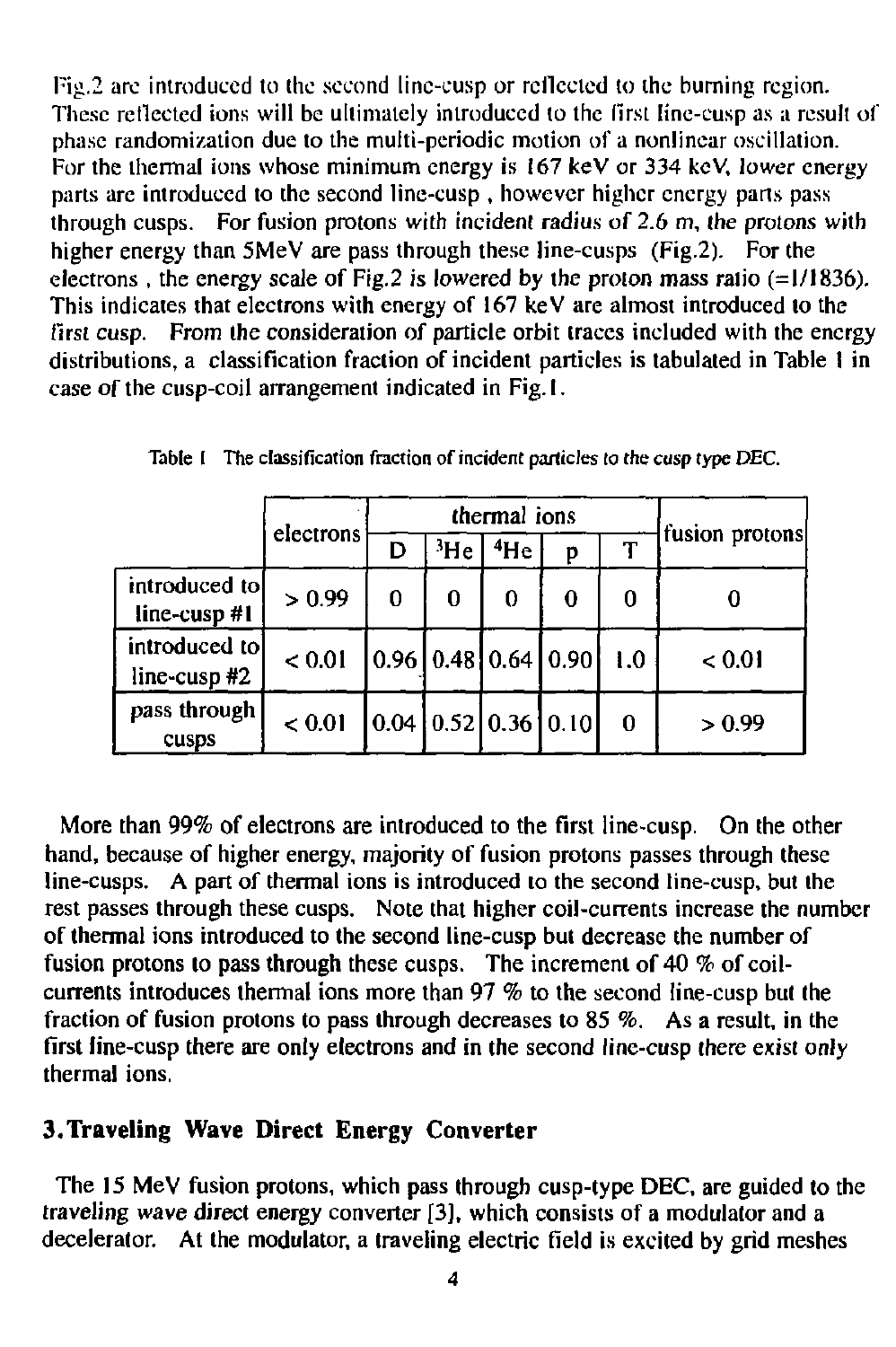with a spacing of 1.2 m installed in the proton beams. The velocities of incident proton beams are modulated to form bunched protons at ihc down stream by this traveling electric field of 1 MV/m with a phase velocity of  $5.3 \pm 10^7$  m/s which corresponds to the velocity of 15 MeV incident protons. The applied maximum voltage to the modulator is 0.82 MV. The modulated proton beam performs a proton beam bunching at 11 m down stream from the modulator. The energy of the bunched beams is recovered by the decelerator, which utilizes a principle of a "LINAC" [4]. Namely, the bunched proton beam excites an electrostatic wave on a grid mesh array and this electrostatic field decelerates the bunched protons. By choosing the initial phase of traveling wave to be self-phasing and decelerating of incident bunched protons and controlling to match the phase velocity and the spacing of grids to the velocity of the decelerated proton beams, the energy of fusion protons is recovered to electricity with a high efficiency. The maximum voltage of 0.42 MV is applied to the decelerator. The phase trajectory of fusion protons in the traveling wave DEC is exhibited in Fig.3, where the total length of the TWDEC is 31 m and 95 % of the energy of fusion protons is decelerated.



Fig.3 The phase trajectory of fusion protons in the traveling wave DEC. The velocity is normalized by that of 15 MeV proton ( $v_0 = 5.3 \times 10^7$  m/sec ), and distance is measured by the wave length of 4.7 m  $( = \lambda_0 )$  at the modulator.

The grid meshes at the modulator and the decelerator arc installed with a spacing of 1.33 m. This grid pipe with 18 mm diameter and 1 mm thickness is cooled h> the water with a pressure gradient of 1.2 MPa/IOm. This pressure difference restrains the temperature increment at the outlet of a grid pipe to the value of 30 "C and the stress of grid pipes is as small as 40 MPa. Taken into consideration of bombardment of fusion protons to the grids and the energy recovery at the end collector, the conversion efficiency of the traveling wave DEC is estimated as high as 0.76 ( Fig.4 ).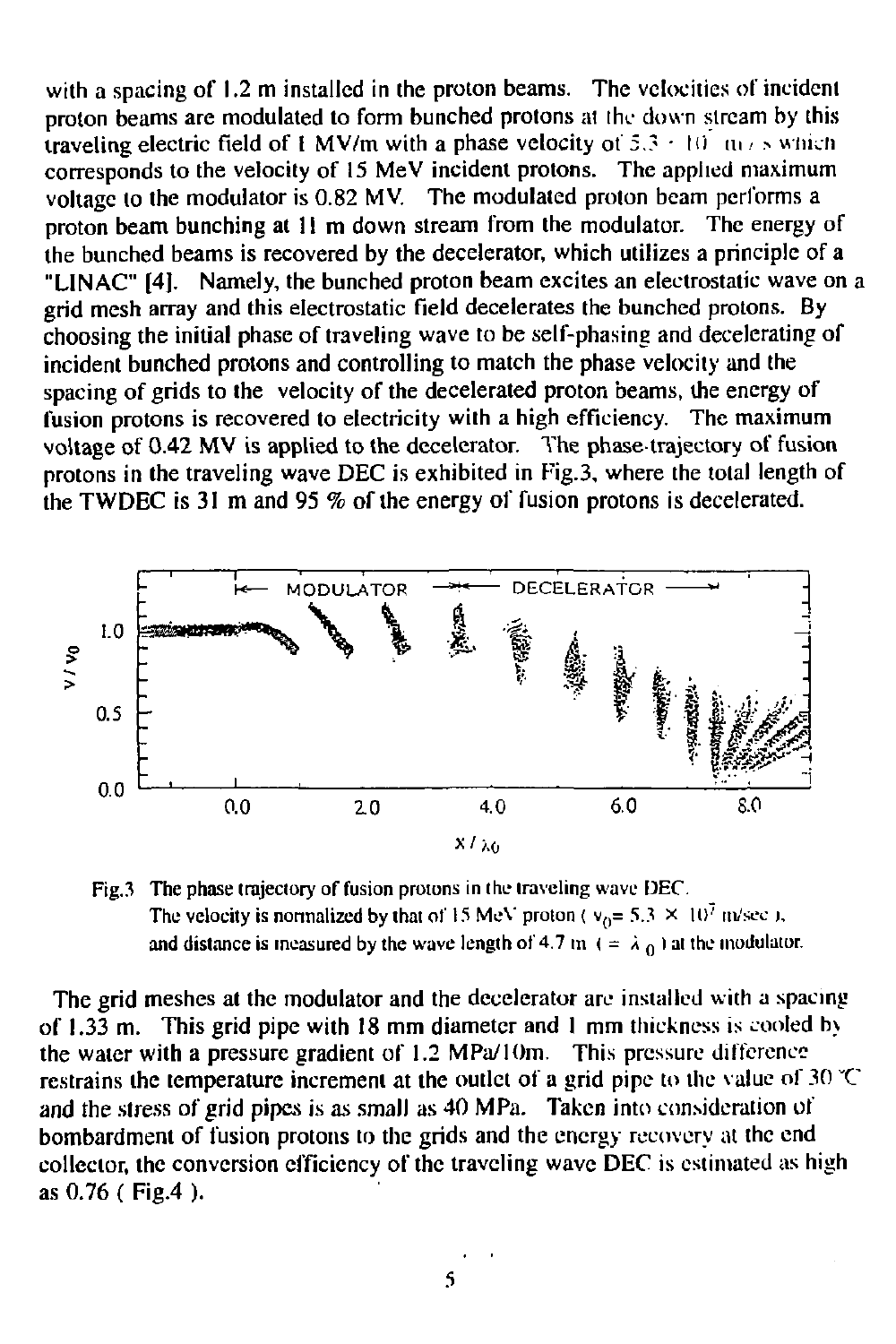

Fig. 4 The energy flow diagram of traveling wave DEC. The conversion efficiency of the traveling wave DEC is estimated as high as 0.76

#### 4. **Conclusions and Discussions**

A novel and highly efficient direct energy conversion system was proposed for utilizing D-'He fueled fusion reactor. It consists of a cusp-type DEC and a traveling wave DEC. In a cusp-type DEC, electrons are introduced to the first line-cusp. Thermal ions with lower energy are introduced to the second line-cusp. Concerning a higher energy part of thermal ions that pass through this cusp-type DEC, they are able to be reflected into the cusp-type DEC by use of a reflector electrode with an applied voltage of less than I MV, which is installed outside the outlet of the cusp-type DEC. The 15 MeV fusion protons pass almost through the cusp-type DEC, because of their high energy. This cusp-type DEC avoids completely unnecessary bombardment losses of energetic fusion protons. Thus, we confirmed a principle of the cusp-type DEC. The energy recovery of classified thermal ions is still remained as one of the future issues. Fusion protons with IS MeV, which pass through the cusp-type DEC, are guided to a traveling wave DEC and are converted their energy *lo* electricity with a high efficiency of more than 70%. In this TWDEC, the applied electric voltage is controlled to be less than I MV which allows us to avoid flashover of the insulators. The schematic drawing of the proposed DECs , i.e., the cusp-type DEC and the traveling wave DEC is given in Fig.5. By the use of these novel DECs, one is able to obtain a fusion reactor with a high plant efficiency.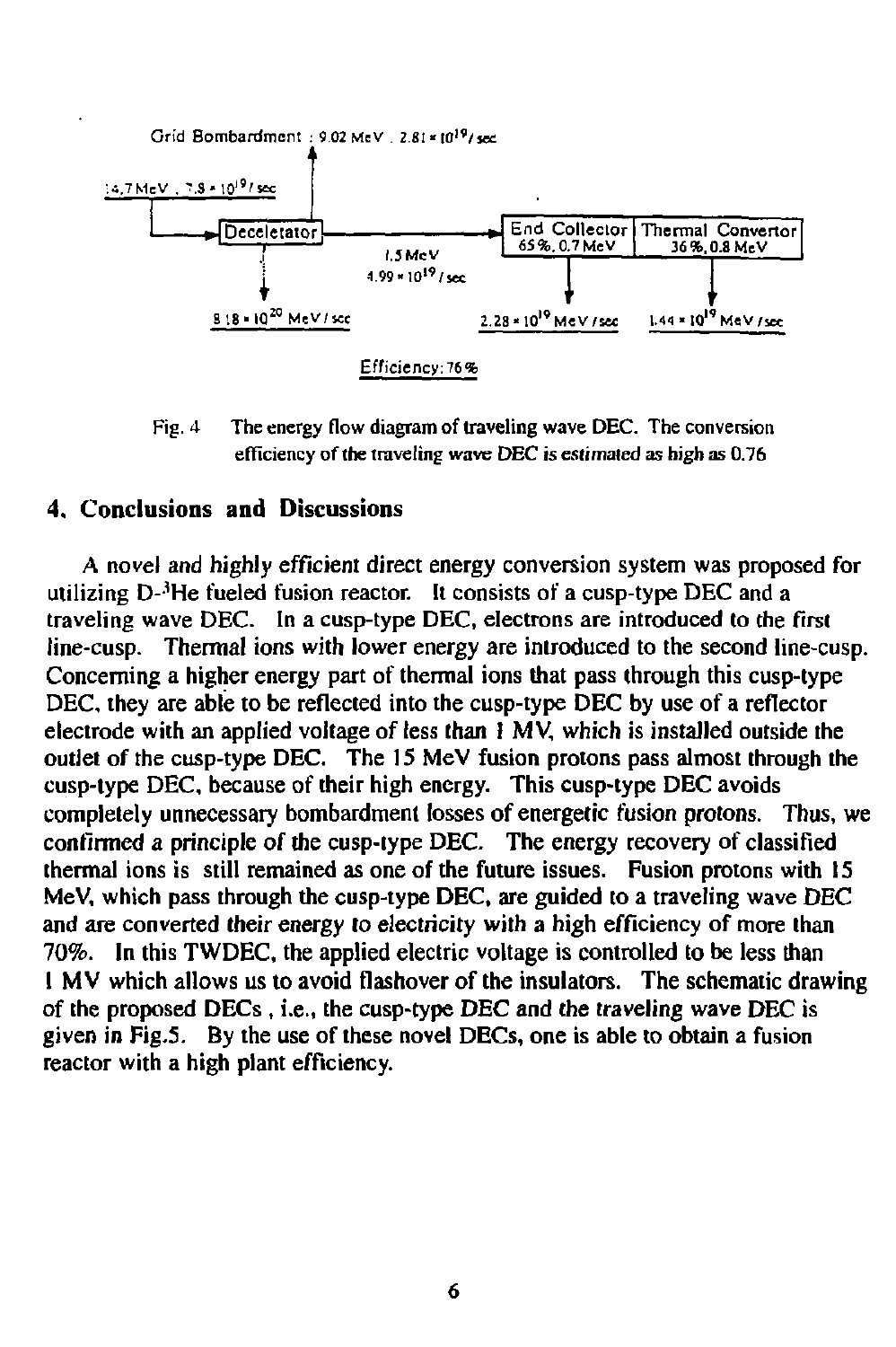

Fig.5 The schematic drawing of the proposed DECs , i.e., the cusp-type DEC and the traveling wave DEC

#### References

- [1] H.Momota, Y.Tomita, A.lshida, Y.Kohzaki, M.Ohnishi, S.Ohi, Y.Nakao and M.Nishikawa, "D-3He Fueled FRC Reactor "ARTEMIS-L"," *Proc. 14th Int. Conf. Plasma Physics and Controlled Nuclear Fusion Research,* Wuerzburg, Germany , 1992', IAEA, Vienna , IAEA-CN-56/G-1-I3 (1992).
- [2] R.W.Moir, et al., "Mirror Reactor Studies," *Proc. 6th Int. Conf. Plasma Physics and Controlled Nuclear Fusion Research,* Berchtesgaden, 1976, IAEA, Vienna, 3, 223 (1977).
- [3] H.Momota, "Direct Energy Conversion for 15 MeV Fusion Protons," LA-11808-C, Los Alamos National Laboratory , 8 (1990).
- [4] D.W.Fry , R.B.R.-S.-Harvie , L.B.MulIett and W.Walkinshaw , "Travelling-Wave Linear Accelerator for Electrons," *Nature,* **160,** 351 (1947).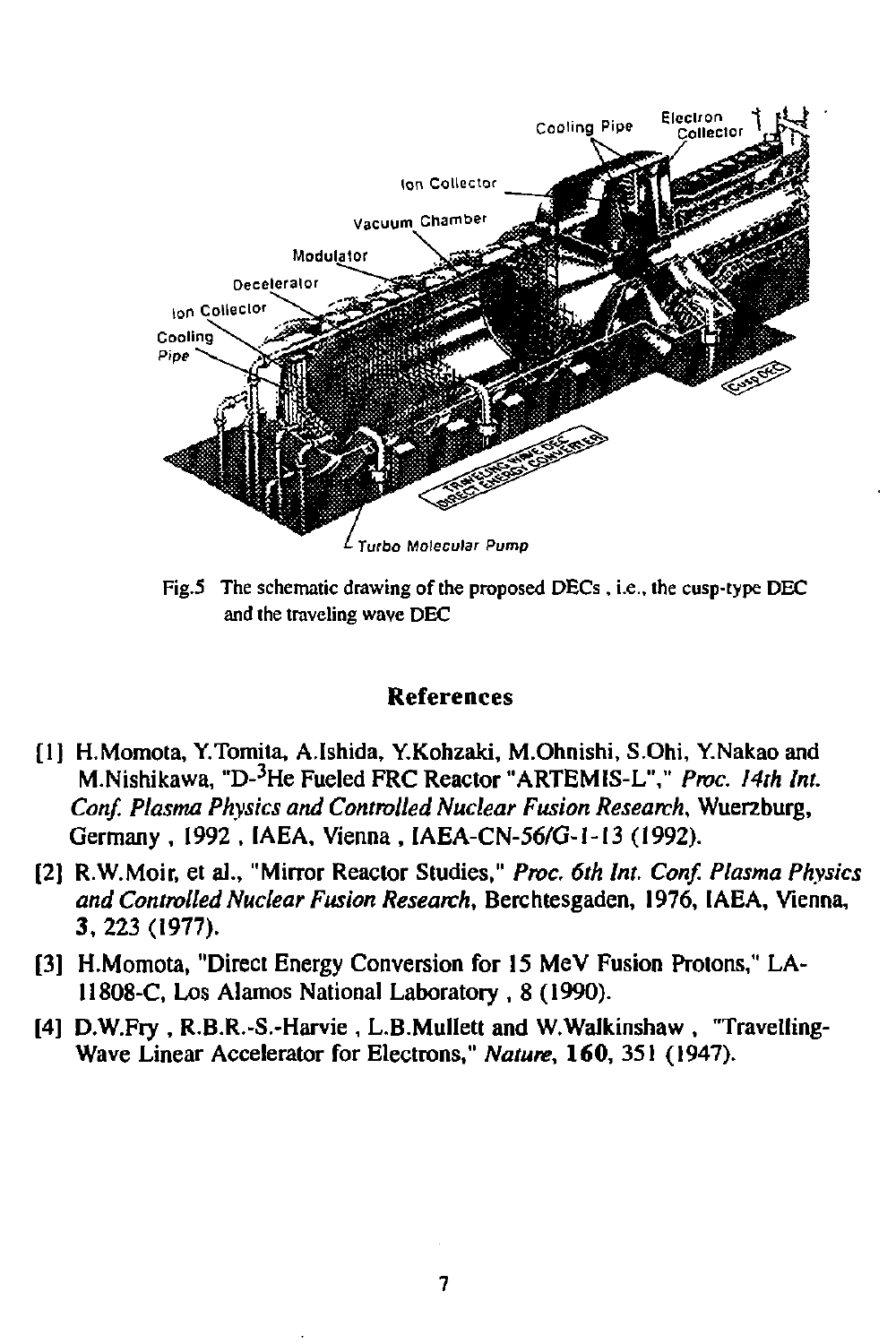### Recent Issues of NIFS Series

- NIFS-199 M. Tanaka, *A Kinetic Simulation of Low-Frequency Electromagnetic Phenomena in lnhomogeneous Plasmas of Three-Dimensions ;* Nov. 1992
- NIFS-200 K. Itoh, S.-l. Itoh, H. Sanuki and A. Fukuyama, *Roles ofEleclric Field on Toroidal Magnetic Confinement,* Nov. 1992
- NIFS-201 G. Gnudi and T. Hatori, *Hamiltonian for the Toroidal Helical Magnetic Field Lines in the Vacuum;* Nov. 1992
- NIFS-202 K. Itoh, S.-l. Itoh and A. Fukuyama, *Physics of Transport Phenomena in Magnetic Confinement Plasmas;* Deo. 1992
- **NIFS-203 Y. Hamada, Y. Kawasumi, H. Iguchi. A. Fujisawa, Y. Abe and**  M. Takahashi, *Mesh Effect in a Parallel Plate Analyzer,* Dec. 1992
- NIFS-204 T. Okada and H. Tazawa, *Two-Stream Instability for a Light Ion Beam -Plasma System with External Magnetic Field;* Dec. 1992
- **NIFS-205 M. Osakabe, S. Itoh, Y. Gotoh, M. Sasao and J. Fujita, A Compact** *Neutron Counter Telescope with Thick Radiator (Cotetra) for Fusion Experiment;* Jan. 1993
- NIFS-206 T. Yabeand F. Xiao, *Tracking Sharp Interface of Two Fluids by the C1P (Cubic-Interpolated Propagation) Scheme,* Jan. 1993
- NIFS-207 A. Kageyama. K. Watanabe and T. Sato, *Simulation Study ofMHD Dynamo: Convection in a Rotating Spherical Shell;* Feb. 1993
- NIFS-208 M. Okamoto and S. Murakami, *Plasma Heating in Toroidal Systems;*  Feb. 1993
- NIFS-209 K. Masai, *Density Dependence of Line Intensities and Application to Plasma Diagnostics;* Feb. 1993
- NIFS-210 K. Ohkubo. M. Hosokawa, S. Kubo, M. Sato, Y. Takita and T. Kuroda. *R&D of Transmission Lines for ECH System ;* Feb. 1993
- **NIFS-211 A. A. Shishkin, K. Y. Watanabe, K. Yamazaki, O. Motojima,**  D. L. Grekov, M. S. Smlrnova and A. V. Zolotukhin, *Some Features of Particle Orbit Behavior in LHD Configurations;* Mar. 1993
- NIFS-212 Y. Kondoh, Y. Hosaka and J.-L. Liang, *Demonstration for Novel Selforganization Theory by Three-Dimensional Magnetohydrodynamic Simulation;* Mar. 1993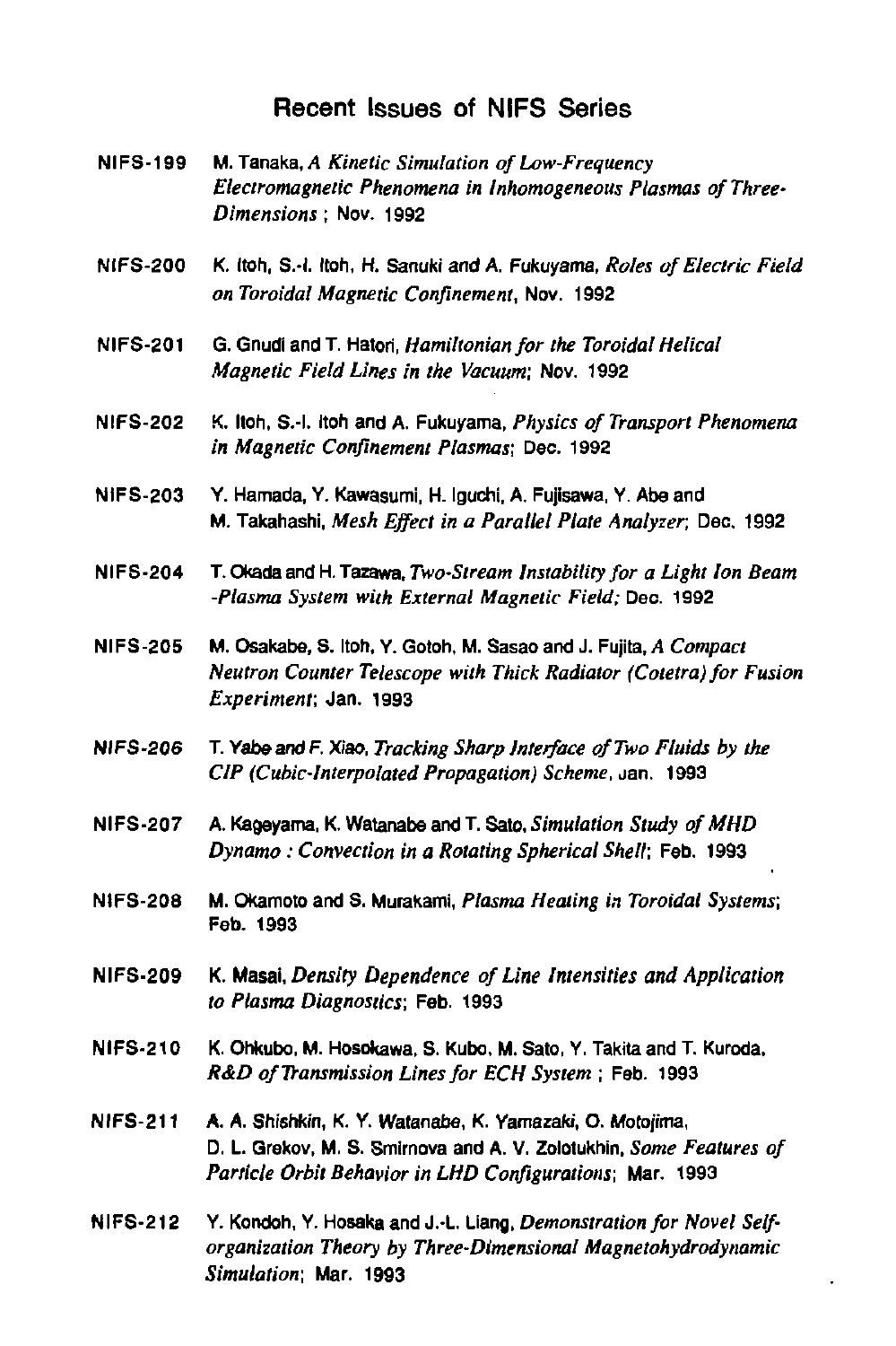- NIFS-213 K. Itoh. H. Sanuki and S.-l. Itoh, *Thermal and Electric Oscillation Driven by Orbit Loss in Helical Systems:* Mar. 1993
- NIFS-214 T. Yamagishi. *Effect of Continuous Eigenvalue Spectrum on Plasma Transport in Toroidal Systems;* Mar. 1993
- NIFS-215 K. Ida, K. Itoh, S.-I.ltoh, Y. Miura, JFT-2M Group and A. Fukuyama, *Thickness of the Layer of Strong Radial Electric Field in JFT-2M Hmade Plasmas;* Apr. 1993
- NIFS-216 M. Yagi, K. Itoh, S.-i. Itoh, A. Fukuyama and M. Azumi, *Analysis of Current Diffusive Ballooning Mode;* Apr. 1993
- NIFS-217 J. Guasp, K. Yamazakiand 0. Motojima. *Particle Orbit Analysis for LHD Helical Axis Configurations ;* Apr. 1993
- NIFS-218 T. Yabe, T. Ito and M. Okazaki, *Holography Machine HORN-I for Computer-aided Retrieve of Virtual Three-dimensional Image; Apr.*  1993
- **NIFS-219 K. Itoh, S.-l. Itoh, A. Fukuyama. M. Yagi and M. Azumi.**  *Self-sustained Turbulence and L-Mode Confinement in Toroidal Plasmas ; Apt.* 1993
- **NIFS-220 T. Watari, R. Kumazawa, T. Mutoh, T. Seki, K. Nishimura and**  F. Shimpo, *Applications of Non-resonant RF Forces to Improvement ofTokamak Reactor Performances Part I: Application of Ponderomotive Force* ; May 1993
- NIFS-221 S.-l. Itoh, K. Itoh, and A. Fukuyama, *ELMy-H mode as Limit Cycle and Transient Responses ofH-modes in Tokamaks;* May 1993
- **NIFS-222 H. Hop, M. Inulake, M. Ichimura, H. Katsumata and T. Watanabe,**  *Interchange Stability Criteria for Anisotropic Central-Cell Plasmas in the Tandem Mirror GAMMA 10 ;* May 1993
- **NIFS-223 K. Itoh, S.-l. Itoh, M. Yagi, A. Fukuyama and M. Azumi.** *Theory of Pseudo-Classical Confinement and Transmutation to L-Mode;* May 1993
- NIFS-224 M. Tanaka, *HIDENEK: An Implicit Particle Simulation of Kinetic-MHD Phenomena in Three-Dimensional Plasmas;* May 1993
- NIFS-225 H. Hojs and T. Halori, *Bounce Resonance Heating and Transport in a Magnetic Mirror; May* 1993
- NIFS-226 S.-l. Iton, K. Itoh, A. Fukuyama, M. Yagi, *Theory of Anomalous Transport in H-Mode Plasmas;* May 1993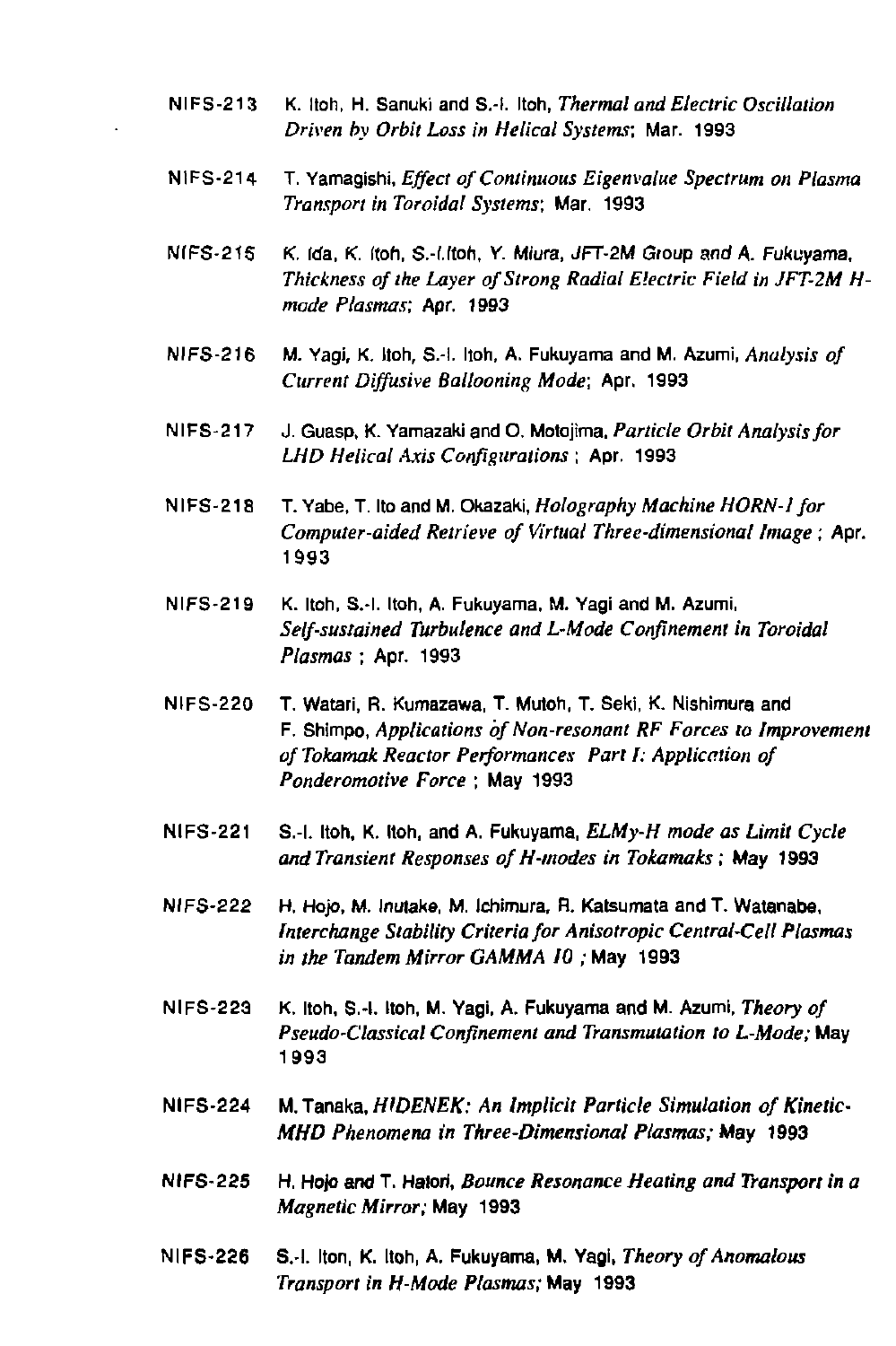- **NIFS-227 T. Yamagishl,** *Anomalous Cross Field Flux in CHS;* **May 1993**
- **NIFS-228 Y. Ohkouchi, S. Sasaki, S. Takamura, T. Kato,** *Effective Emission and Ionization Rate Coefficients of Atomic Carbons in Plasmas;* **June 1993**
- **NIFS-229 K. Itoh, M. Yagi, A. Fukuyama, S.-l. Itoh and M. Azumi,** *Comment on 'A Mean Field Ohm's Law for Collisionless Plasmas;* **June 1993**
- **NIFS-230 H. Idsi, K. Ida, H. Sanukl, H. Yamada, H. Iguchi. S. Kubo. R. Akiyama, H. Arimoto, M. Fujiwara, M. Hosokawa, K. Matsuoka, S. Morila, K. Ntshrmura, K. Ohkubo, S. Okamura, S. Sakakibara, C. Takahashl, Y. Takita, K. Tsumori and I. Yamada,** *Transition of Radial Electric Field by Electron Cyclotron Heating in Stellarator Plasmas;* **June 1993**
- **NIFS-231 H.J. Gardner and K. Ichiguchi,** *Free-Boundary Equilibrium Studies for the Large Helical Device,* **June 1993**
- **NIFS-232 K. Itoh, S.-l. Itoh, A. Fukuyama, H. Sanukl and M. Yagi,** *Confinement Improvement in H-Mode-Like Plasmas in Helical Systems,* **June 1993**
- **NIFS-233 R. Horiuchi and T. Sato,** *Collisionless Driven Magnetic Reconnection,*  **June 1993**
- **NIFS-234 K. Itoh, S.-l. Itoh, A. Fukuyama, M. Yagi and M.** *Azumi, Prandtl Number of Toroidal Plasmas; June* **1993**
- **NIFS-235 S. Kawata, S. Kato and S. Kiyokawa ,** *Screening Constants for Plasma;*  **June 1993**
- **NIFS-236 A. Fujlsawa and Y. Hamada,** *Theoretical Study of Cylindrical Energy Analyzers for MeV Range Heavy Ion Beam Probes;* **July 1993**
- **NIFS-237 N. Ohyabu, A. Sagara, T. Ono, T. Kawamura andO. MotoJIma,** *Carbon Sheet Pumping; July* 1993
- **Nl FS-238 K. Watanabe, T. Sato and Y. Nakayama,** *Q-profile Flattening due to Nonlinear Development of Resistive Kink Mode and Ensuing Fast*  **Crash in Sawtooth Oscillations: July 1993**
- **NIFS-239 N. Ohyabu, T. Watanabe, Hantao Ji, H. Akao, T. Ono, T. Kawamura,**  K. Yamazaki, K. Akaishi, N. Inoue, A. Komori, Y. Kubota, N. IVoda, **A. Sagara, H. Suzuki, 0. Motojima, M. Fujiwara, A. liyoshl.IA/O**  *Helical Divertor;* **July 19(3**
- **NIFS-240 Y. Mlura, F. Okano, N. Suzuki, M. Mori, K. Hothlno, H. Maeda, T. Taklzuka, JFT-2M Group, K. Itoh and S.-l. Itoh,** *Ion Heat Pulse*